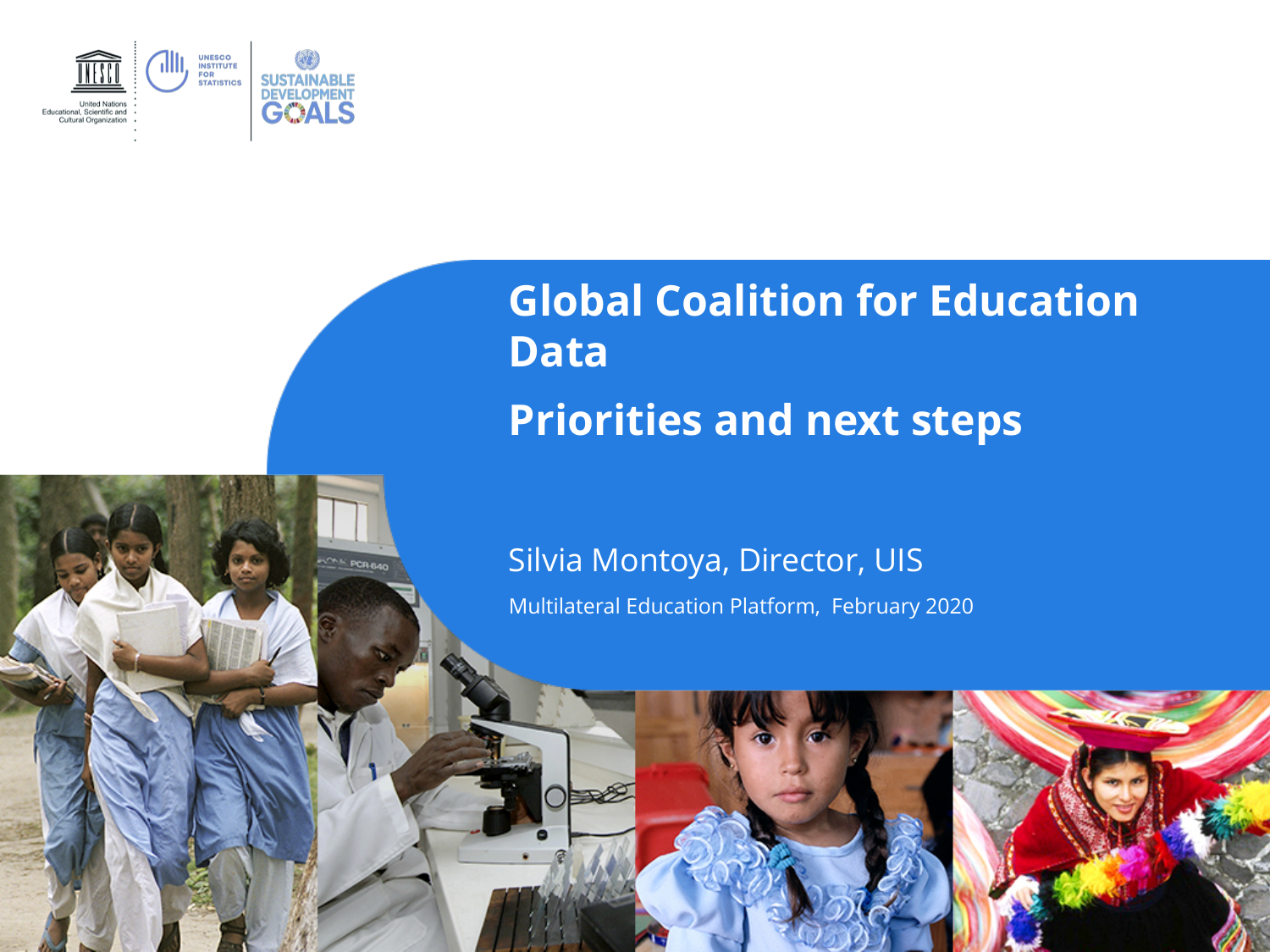

- Understand the Global Coalition for Education Data position in Education 2030 architecture
- **Explain current situation and priorities**
- Define next steps: how you can help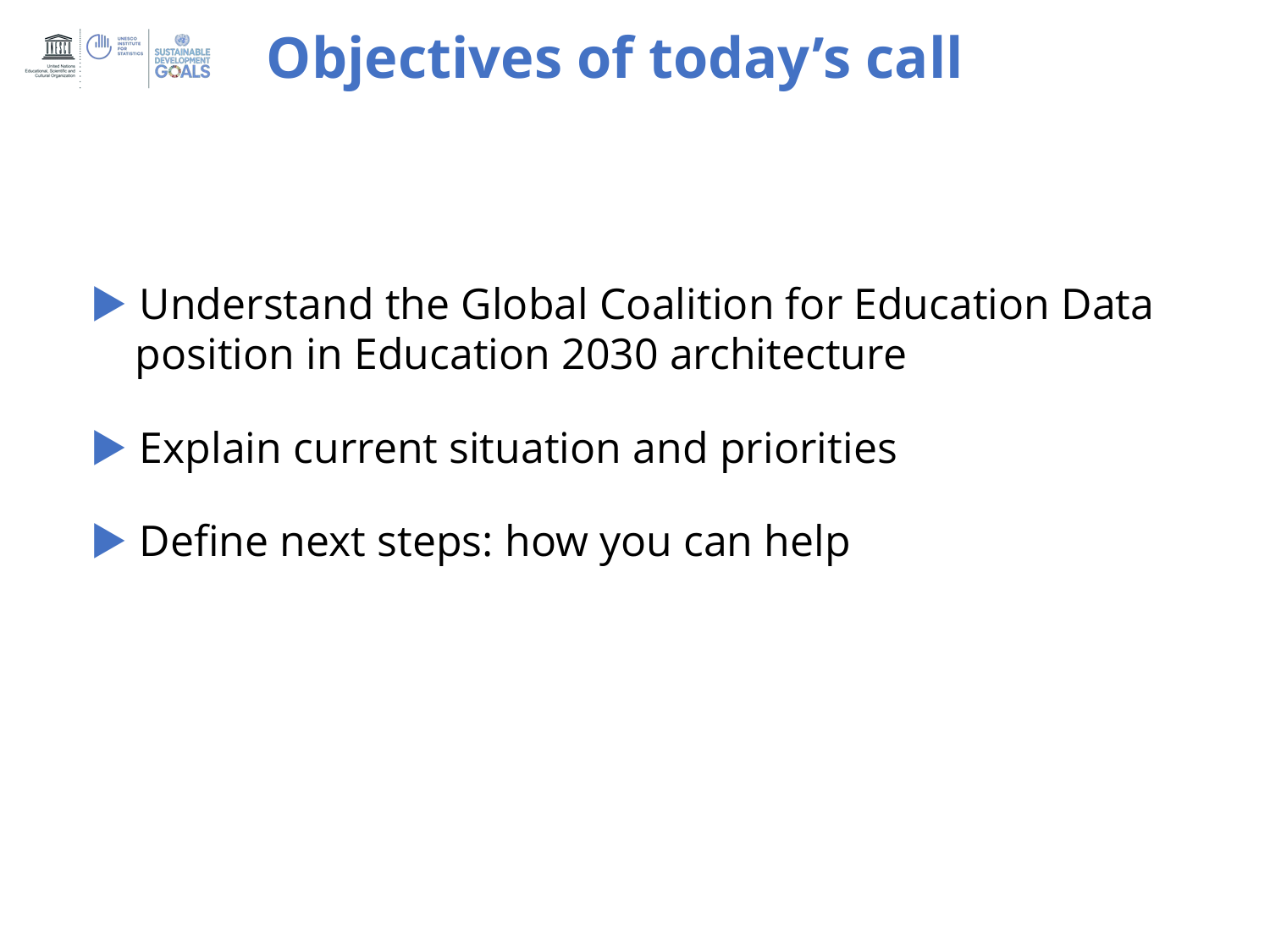## **Example 3 Global coordination architecture** (1)

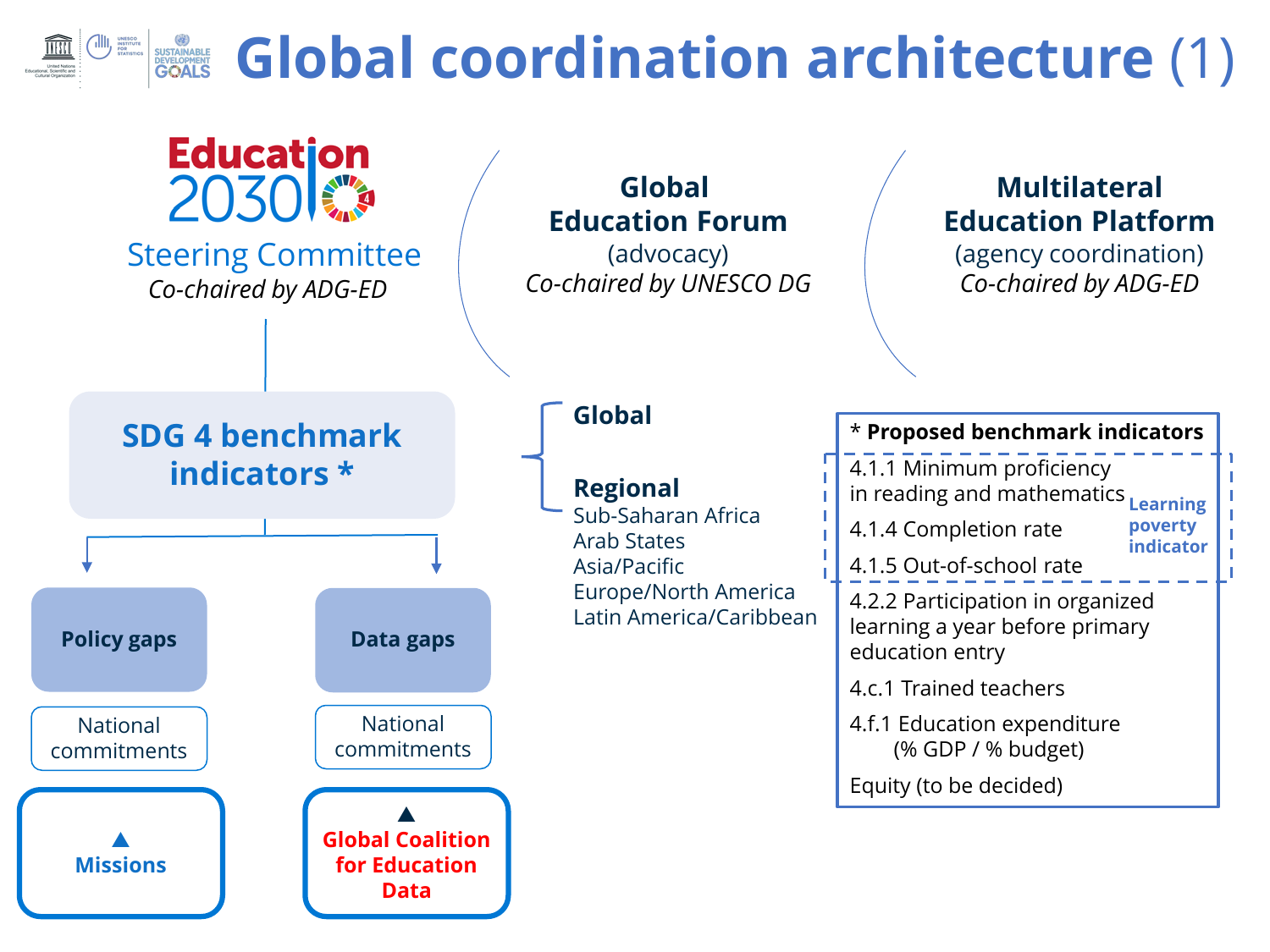# **Example 13 Coordination architecture (2)**



Global Coalition for Data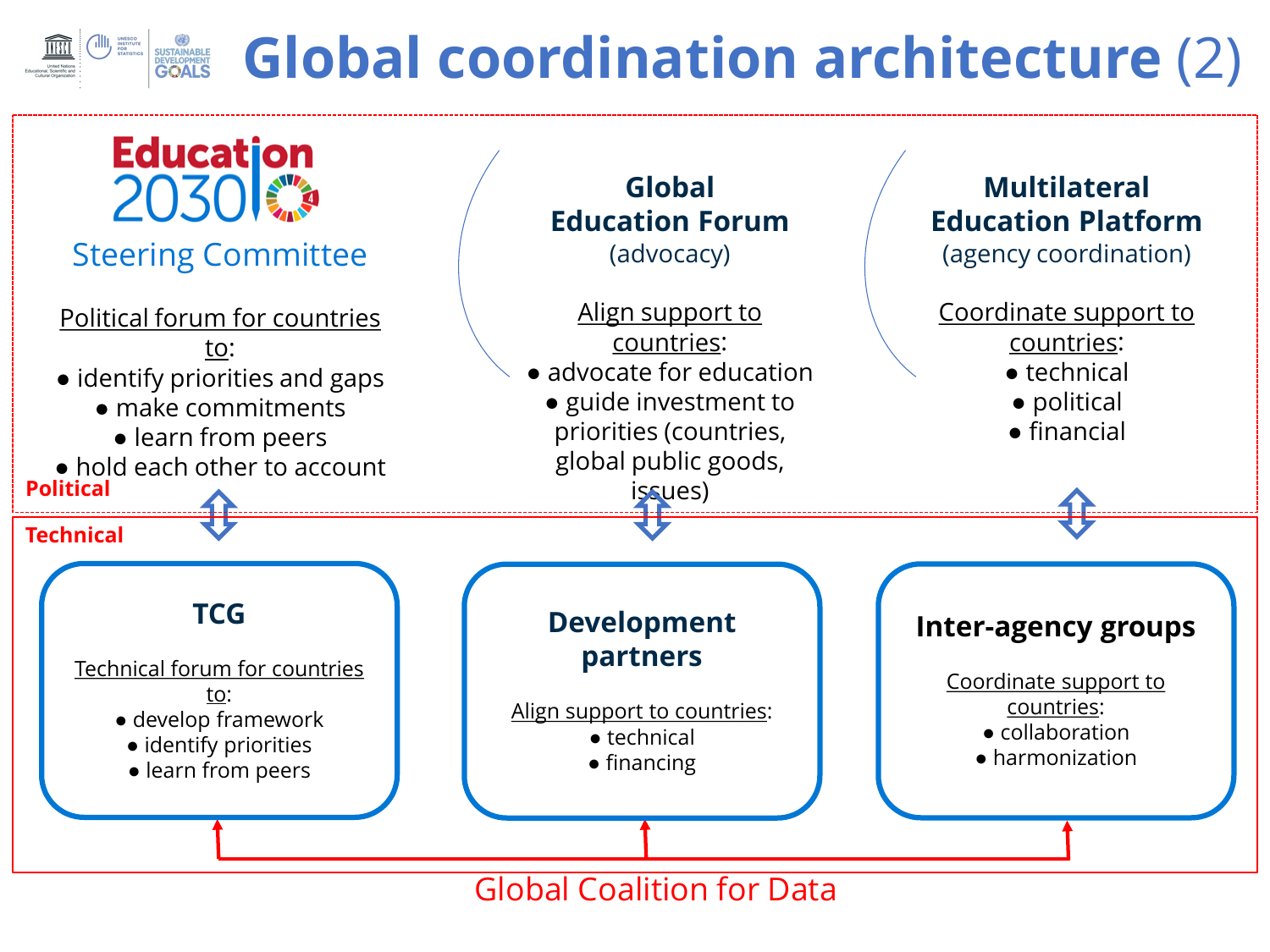#### **Current situation**SUSTAINABLE<br>DEVELOPMENT<br>CONTE

Education 2030 Framework for Action called on countries to establish 'appropriate intermediate **benchmarks**' for the SDG indicators (§28)

TCG proposed (August 2019) and Steering Committee endorsed (November 2019) seven **indicators** to benchmark

In 2020, these benchmarks as **minimum** levels are to be set and approved at the regional Steering Committee level (Africa, Arab States, Asia/Pacific, Latin America/Caribbean)

= both a political and a technical exercise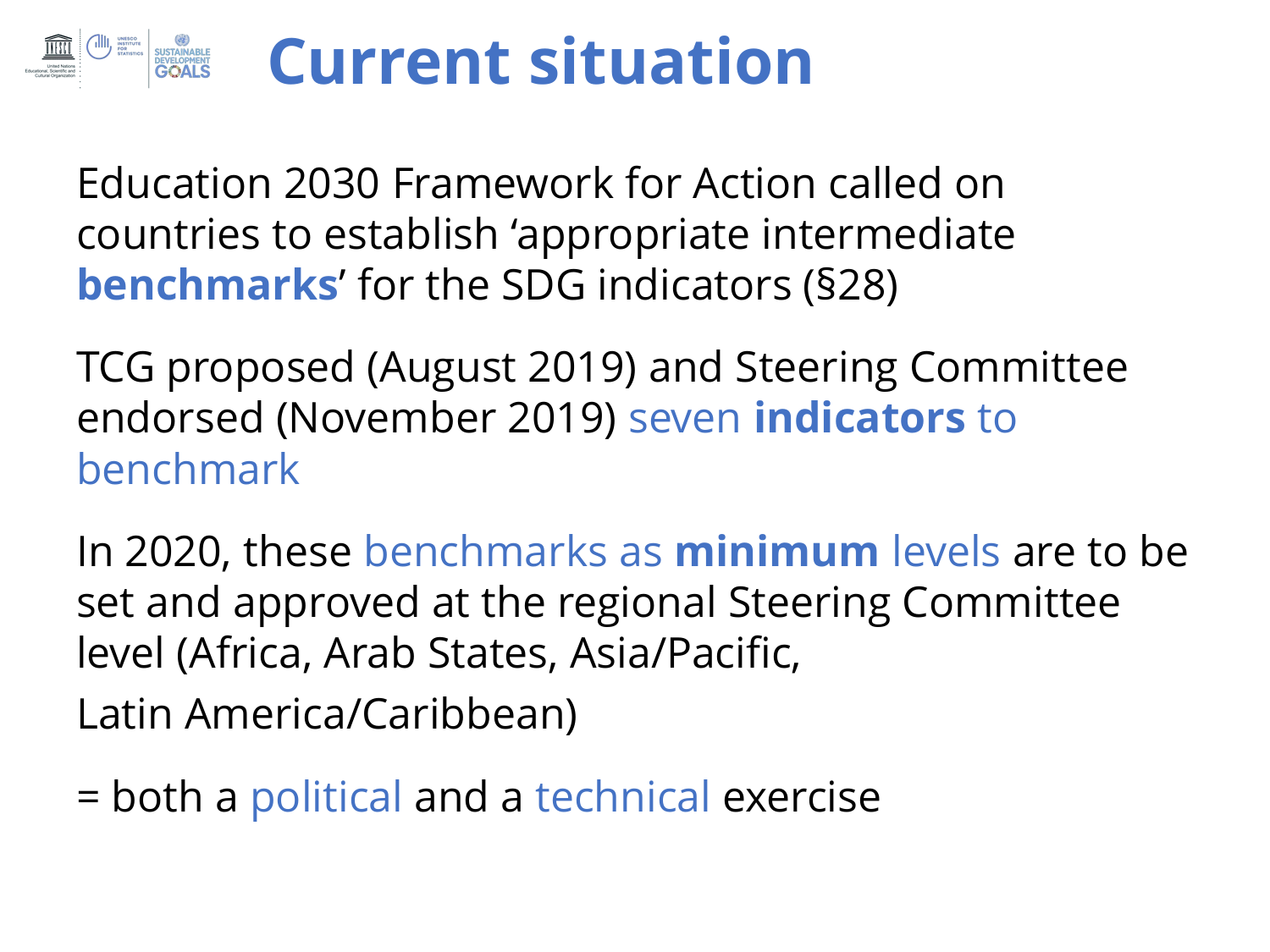# **Role of the Global Coalition**

Address technical priorities to support political objectives

### **1. Strengthen measurement in priority areas**

- = define reasonable benchmark levels for each region
- = define what would be progress towards these levels

### **2. Prioritize and coordinate data efforts**

= map data gaps for benchmark indicators

= map current and planned efforts to fill the data gaps: ensure information is shared about who funds, what countries, how much, and through what approaches

= mobilize and align resources to collect and share data in a strategic and coordinated way to report on benchmarks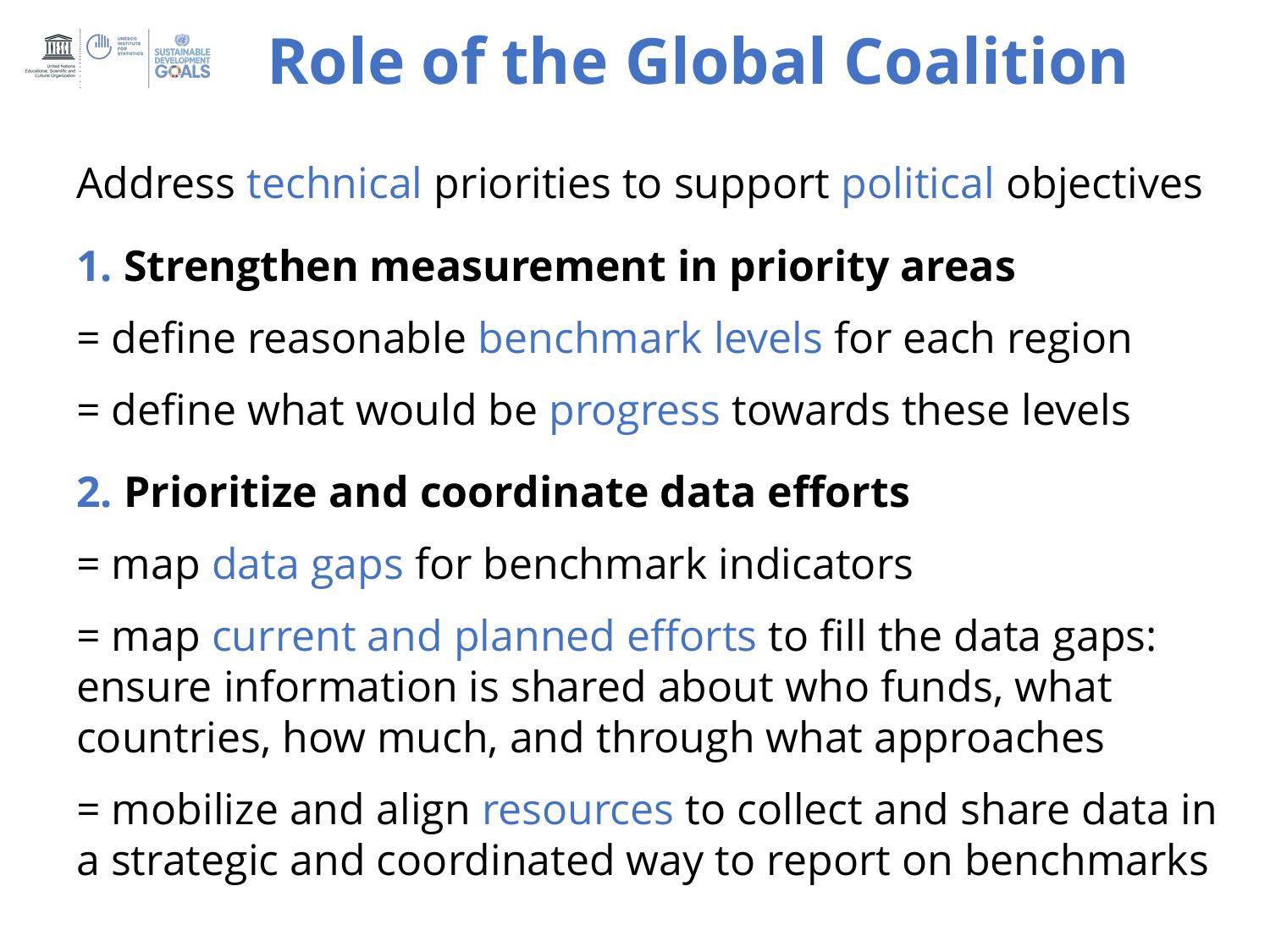# **KEXT Steps: how you can help (1)**

### **1. Strengthen measurement in priority areas**

To define benchmarks and progress, more agency engagement is needed in the new TCG working groups



### **Endorse objectives, principles and strategies**

**Allocate staff time to take part / lead working groups**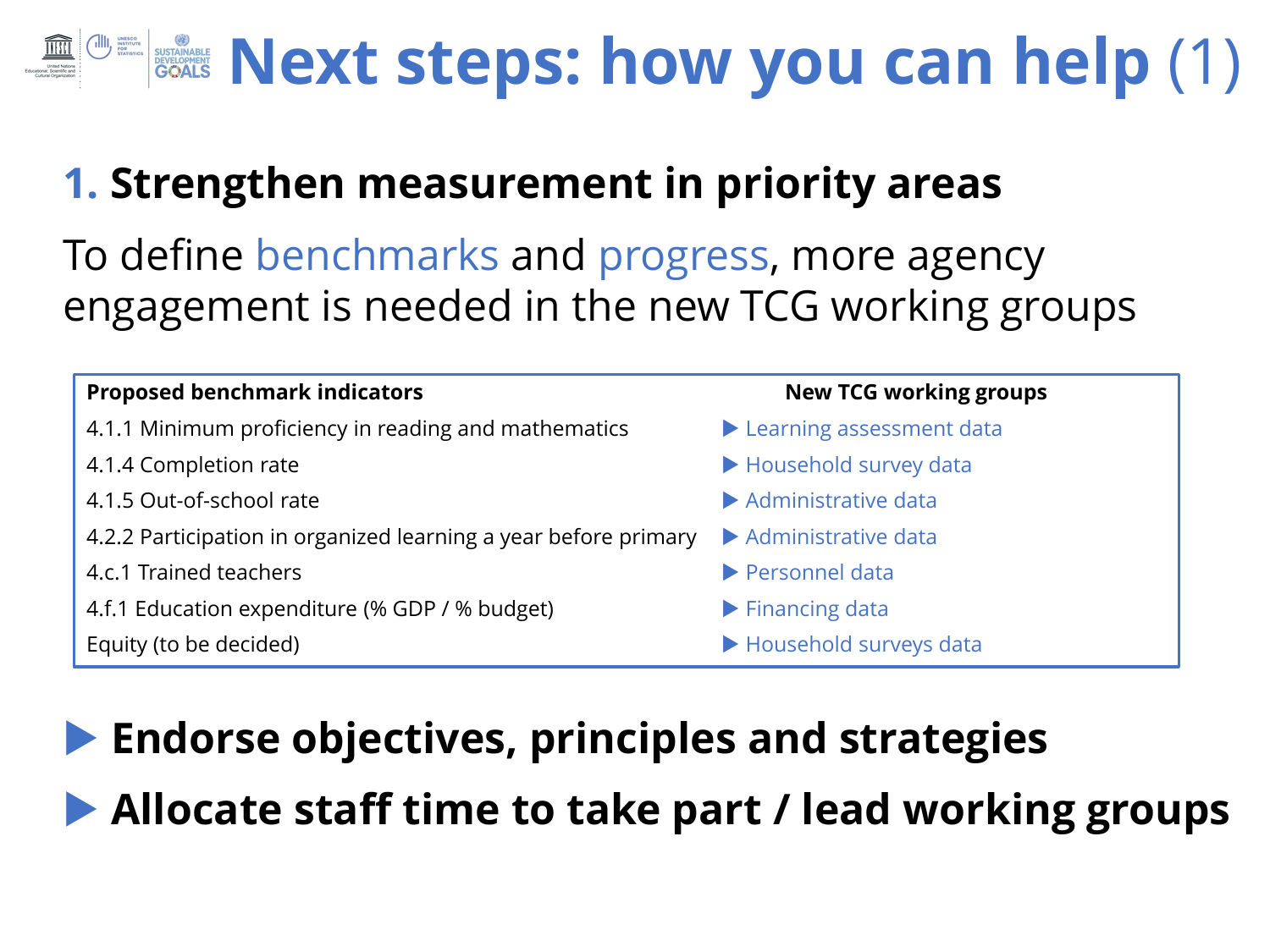# **Next steps: how you can help (2)**

#### **2. Prioritize and coordinate data efforts**

Map gaps: for how many countries do we miss learning assessment, household survey, teacher and spending data?

Map efforts: how does each partner align their efforts **(i)** with these data collection priorities **(ii)** with each other

 $\rightarrow$  it has proven challenging to provide such information

Develop plan: how will resources be pooled to ensure data gaps for benchmark indicators are filled to 2030

## **Provide information on current and planned efforts Allocate staff time to help develop joint plan**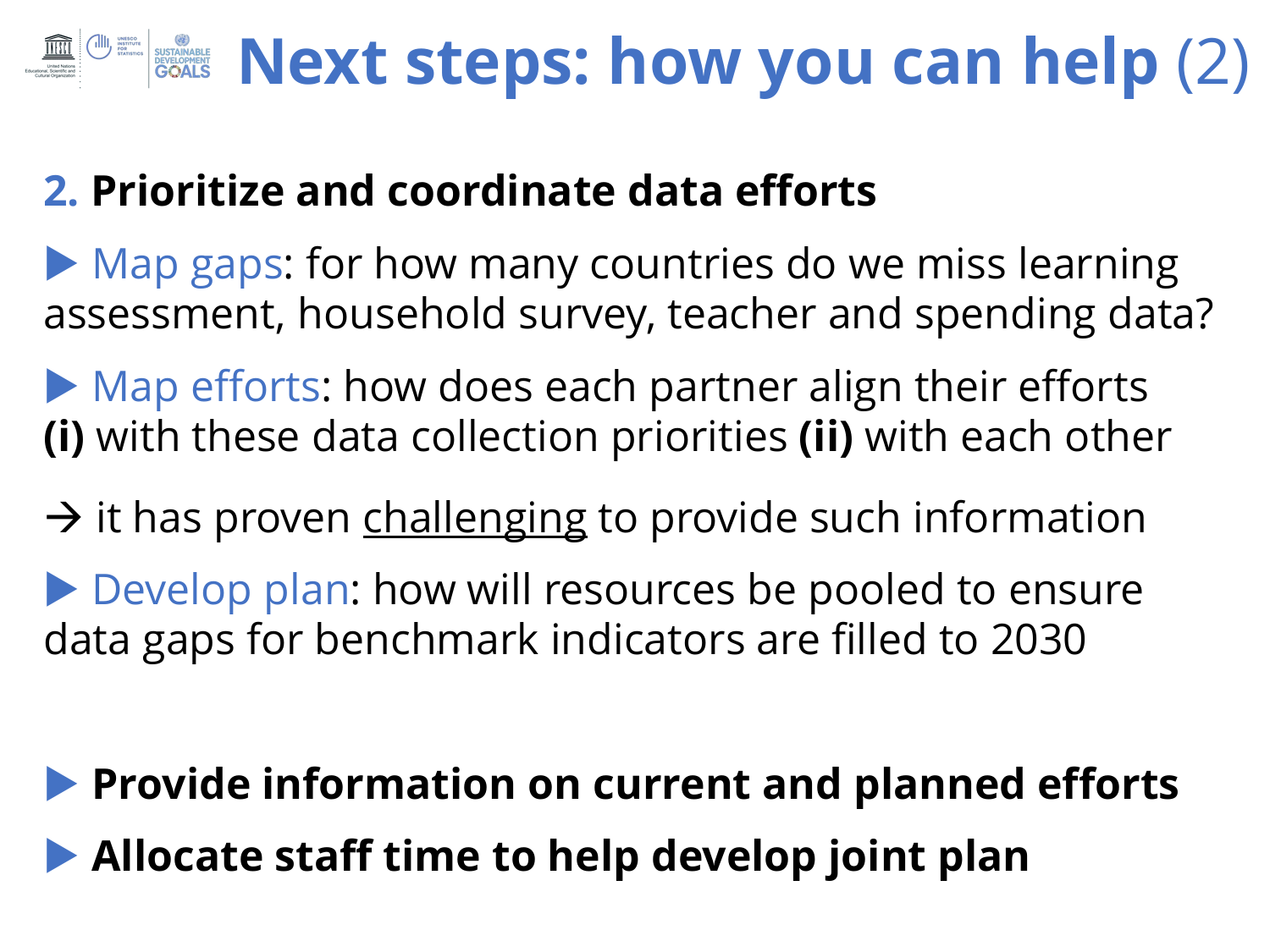

## **Next steps: summary**

Give **feedback**  to this presentation

Join Global Coalition **Working Groups** 

**Develop** plan to fill priority data gaps

Work towards a **data summit** with pledges in November